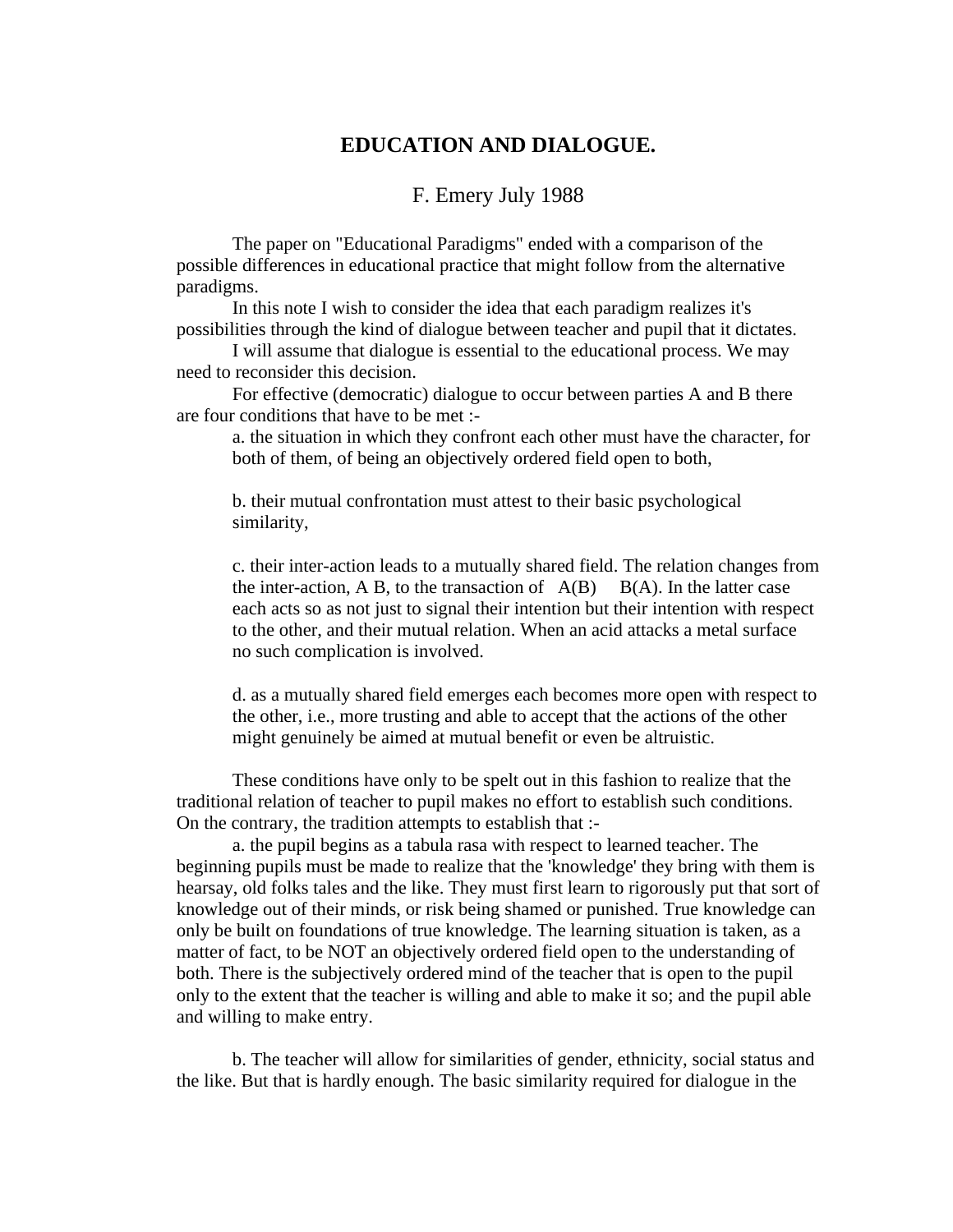learning situation is recognized only in those pupils who prove able and willing to enter the ordered subjective world of the teacher.

c. the relationship that is expected to arise from interaction under these conditions is not a 'mutually shared psychological field'. That is neither expected nor socially desired. What is expected is that the pupil accepts the psychological field of his teacher as his own. A continuing asymmetrical relation is expected to emerge and persist between the pupil (ex-pupil) and his 'alma mater', his professor and his teachers. Any such system produces over time a hierarchy of statuses rather than an expanding field of mutually shared understandings.

d. In the development of an asymmetrical relation of this kind the expected, and desired, outcome is not mutual trust but reciprocated favouritism and devotion (subservience) and loyalty.

I suggest that the traditional paradigm of education dictates this as the only reliable way to diffuse learning, without corrupting the body of accumulated knowledge upon which further advancement of knowledge is critically dependent.

In effect the traditional paradigm denies any necessary role for dialogue in any form of mass education. It does not deny a useful role for dialogue in the education of the minority that meet condition b (above). This is the minority that provides the recruits for the hierarchy of those who are at one and the same time the diffusers of knowledge and the guardians of the accumulated knowledge.

It is commonsense that one can learn from experience and one can learn from others by talking to them about their experiences. Traditional education is something else again. There is no requirement that the teacher communicates anything about his or her own experience. A teacher's own experience must be subordinated to the requirements of the teaching role.

Communicating in the teachers role is about the one-way transmission of knowledge and not at all about dialogue. The knowledge that the teacher is transmitting is not open to discussion, at least, not between teacher and pupil.

In the traditional model the educational process starts from the existence of a storehouse of knowledge that is physically located in bodies of recorded symbols. That storehouse is tended by scholars who beaver away at removing inconsistencies and researchers seeking to add to the trove.

The teacher is one who has earned access to some part of the trove and learned to learn those particular contents. The teacher does not just learn the contents to which access has been gained. The teacher must learn that any such learning is invalid unless it goes along with learning the limits beyond which this learning cannot be